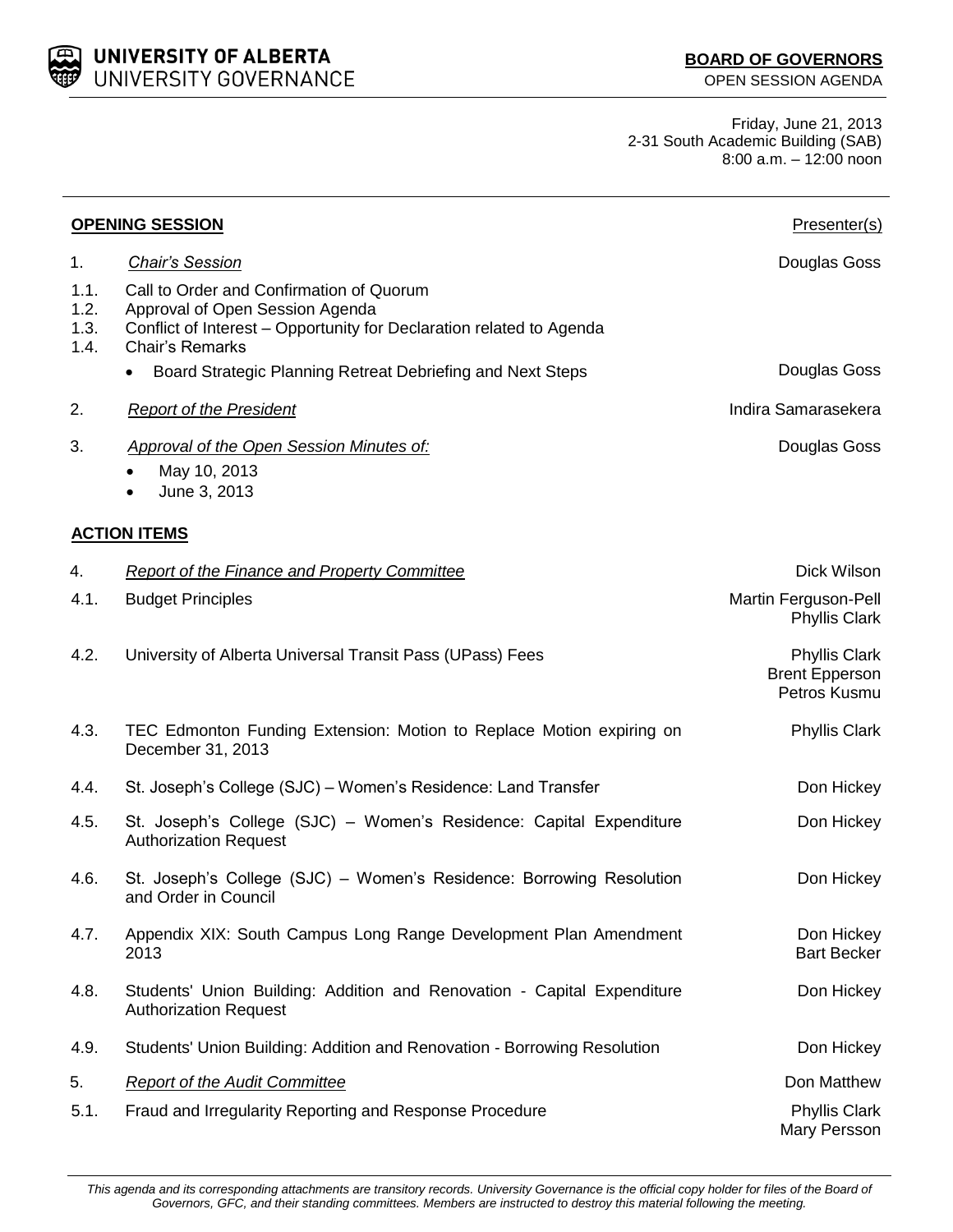| 6.                                                                            | <b>Report of the Investment Committee</b>                                                                                                                                                                                                                                                                                                                                                                                                                                          | Bob Kamp                               |
|-------------------------------------------------------------------------------|------------------------------------------------------------------------------------------------------------------------------------------------------------------------------------------------------------------------------------------------------------------------------------------------------------------------------------------------------------------------------------------------------------------------------------------------------------------------------------|----------------------------------------|
| 6.1.                                                                          | <b>Investment Committee Terms of Reference</b>                                                                                                                                                                                                                                                                                                                                                                                                                                     | Bob Kamp                               |
| 6.2.                                                                          | University Funds Investment Policy                                                                                                                                                                                                                                                                                                                                                                                                                                                 | Bob Kamp                               |
| 7.                                                                            | <b>Report of the Learning and Discovery Committee</b>                                                                                                                                                                                                                                                                                                                                                                                                                              | Ove Minsos                             |
| 7.1.                                                                          | Proposed Revisions to the UAPPOL Postdoctoral Fellows Policy                                                                                                                                                                                                                                                                                                                                                                                                                       | Lorne Babiuk                           |
| 7.2.                                                                          | Merger of Augustana Faculty's Department of Fine Arts and Department of<br><b>Humanities</b>                                                                                                                                                                                                                                                                                                                                                                                       | Martin Ferguson-Pell                   |
| 8.                                                                            | <b>Report of the University Relations Committee</b>                                                                                                                                                                                                                                                                                                                                                                                                                                | Agnes Hoveland                         |
| 8.1.                                                                          | University of Alberta 2012-13 Annual Report for submission to the<br>Government of Alberta                                                                                                                                                                                                                                                                                                                                                                                         | <b>Phyllis Clark</b>                   |
| 9.                                                                            | <b>Report of the Board Chair</b>                                                                                                                                                                                                                                                                                                                                                                                                                                                   | Douglas Goss                           |
| 9.1.                                                                          | Committee Appointments (documentation to be distributed at a later date)                                                                                                                                                                                                                                                                                                                                                                                                           | Douglas Goss<br>Marion Haggarty-France |
| 9.2.                                                                          | Board of Governors Adoption of Consent Agendas                                                                                                                                                                                                                                                                                                                                                                                                                                     | Douglas Goss                           |
|                                                                               | <b>INFORMATION REPORTS</b>                                                                                                                                                                                                                                                                                                                                                                                                                                                         |                                        |
| 10.                                                                           | <b>Report of the Investment Committee</b>                                                                                                                                                                                                                                                                                                                                                                                                                                          | Bob Kamp                               |
| 10.1.<br>10.2.<br>10.3.<br>10.4.<br>10.5.<br>10.6.<br>10.7.<br>10.8.<br>10.9. | Implementation Plan of Revised Asset Allocation<br>Statement of Investment Principles & Beliefs<br><b>UEP Implementation Guidelines</b><br><b>Global Equity Search Update</b><br>Performance and portfolios for the quarter ending Mar 31, 2013<br><b>ABCP Update</b><br>Cost Effectiveness of Program<br>NACUBO Commonfund Endowment Study<br>Investment Committee Report to the Board of Governors for the Year Ending<br>March 31, 2013                                         |                                        |
| 11.                                                                           | <b>Report of the Audit Committee</b>                                                                                                                                                                                                                                                                                                                                                                                                                                               | Don Matthew                            |
| 11.1.<br>11.2.<br>11.3.<br>11.4.<br>11.5.<br>11.6.<br>11.7.                   | Current Accounting and Financial Reporting Issues (including Changes in<br><b>Accounting Standards)</b><br>Report on Joint Ventures and Other Entities<br><b>Review of Executive Travel</b><br>University of Alberta Annual Report (Financials only)<br>Update on Risk-Based Internal Audit Plan<br>Auditor General's Report to the Audit Committee for the Year Ended March<br>31, 2013<br>Fraud Risk Analysis and Fraud Detection Elements of Internal Control<br><b>Systems</b> |                                        |
| 12.                                                                           | <b>Report of the Finance and Property Committee</b>                                                                                                                                                                                                                                                                                                                                                                                                                                | Dick Wilson                            |
| 12.1.<br>12.2.                                                                | Annual Report on Donations and Gifts<br>Project Management Office Quarterly Status Report (4th Quarter 2012-2013<br>- 01 January to 31 March)                                                                                                                                                                                                                                                                                                                                      |                                        |

This agenda and its corresponding attachments are transitory records. University Governance is the official copy holder for files of the Board of *Governors, GFC and their standing committees. Members are instructed to destroy this material following the meeting.*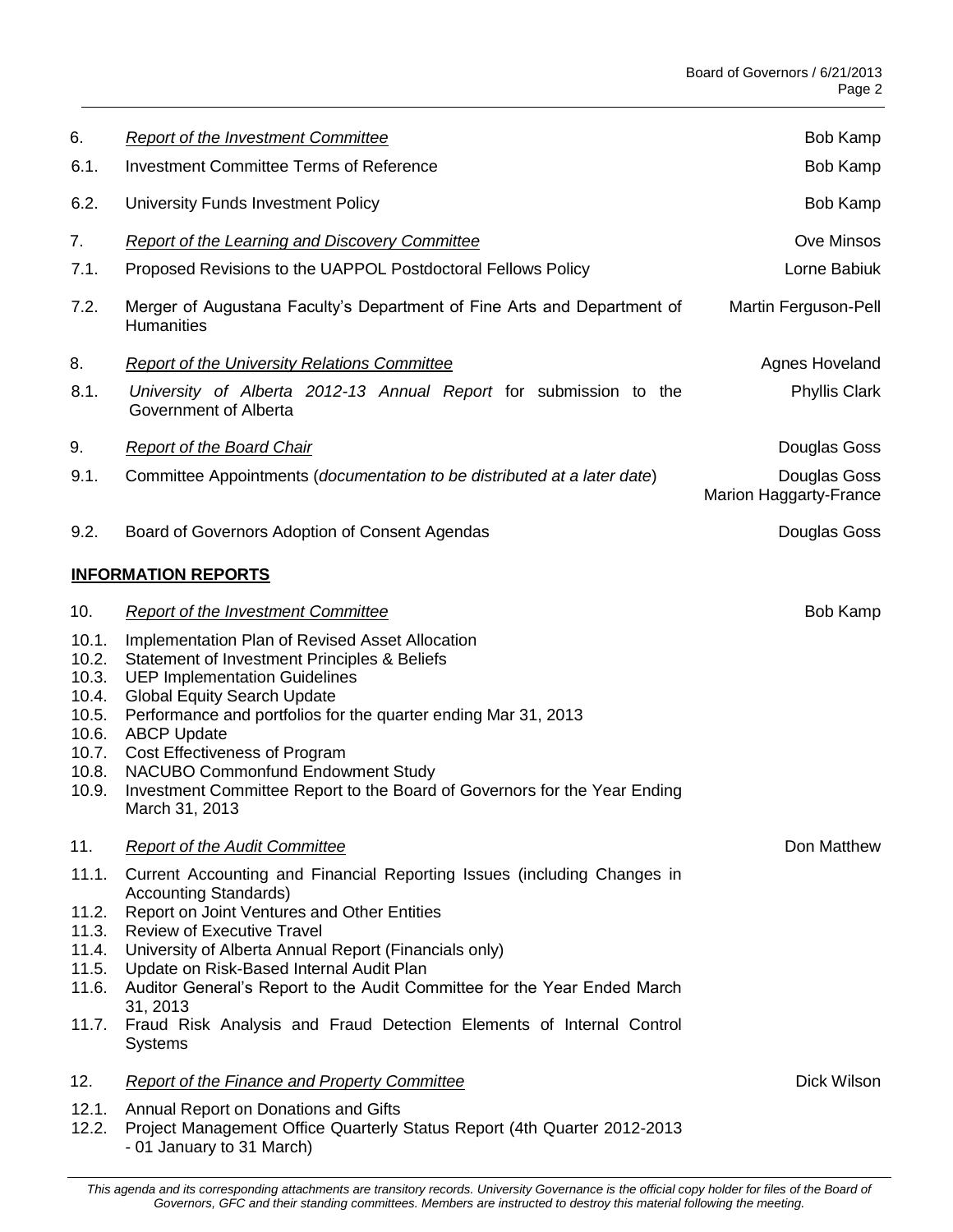| 12.3.                                              | University of Alberta Land Inventory Update for the period April 1, 2011<br>through March 31, 2013                                                                                                                                                                                                                                                                                                              |                                                                                                    |  |  |
|----------------------------------------------------|-----------------------------------------------------------------------------------------------------------------------------------------------------------------------------------------------------------------------------------------------------------------------------------------------------------------------------------------------------------------------------------------------------------------|----------------------------------------------------------------------------------------------------|--|--|
| 12.4.                                              | <b>Community Engagement: Report on Activities</b>                                                                                                                                                                                                                                                                                                                                                               |                                                                                                    |  |  |
| 13.                                                | <b>Report of the Human Resources and Compensation Committee</b>                                                                                                                                                                                                                                                                                                                                                 | Robert Teskey                                                                                      |  |  |
| 13.1.<br>13.2.                                     | <b>Decanal Search Committee Compositions</b><br>Renaissance Committee Update                                                                                                                                                                                                                                                                                                                                    |                                                                                                    |  |  |
| 14.                                                | <b>Report of the Learning and Discovery Committee</b>                                                                                                                                                                                                                                                                                                                                                           | Ove Minsos                                                                                         |  |  |
| 14.1.                                              | Unit Reviews: Summary of Academic Unit Review Report for the Faculty of<br>Engineering                                                                                                                                                                                                                                                                                                                          |                                                                                                    |  |  |
| 14.2.                                              | Comments from the Vice-President (Research)                                                                                                                                                                                                                                                                                                                                                                     |                                                                                                    |  |  |
| 15.                                                | Report of the Safety, Health and Environment Committee                                                                                                                                                                                                                                                                                                                                                          | Jim Hole                                                                                           |  |  |
| 15.1.<br>15.2.<br>15.3.<br>15.4.<br>15.5.<br>15.6. | Comments from the Vice-President (Finance and Administration)<br>Risk Management Services Plan 2011-2015 Update 2013-14<br>Environment, Health & Safety 2012-13 Annual Report<br>University of Alberta Protective Services (UAPS) 2012 Annual Report<br><b>Ellerslie Site Reclamation Research Initiative</b><br>Environment, Health & Safety Management System (including Safety Culture<br>Initiative update) |                                                                                                    |  |  |
| 15.7.                                              | Health and Safety Indicator Report                                                                                                                                                                                                                                                                                                                                                                              |                                                                                                    |  |  |
| 16.                                                | <b>Report of the University Relations Committee</b>                                                                                                                                                                                                                                                                                                                                                             | Agnes Hoveland                                                                                     |  |  |
| 16.1.<br>16.2.<br>16.3.                            | University Philanthropy and Advancement Update: Annual Fundraising<br>Report<br><b>Community Engagement Report on Activities</b><br>Senate Update                                                                                                                                                                                                                                                               |                                                                                                    |  |  |
| <b>REGULAR REPORTS</b>                             |                                                                                                                                                                                                                                                                                                                                                                                                                 |                                                                                                    |  |  |
| 17.1.<br>17.2.                                     | Chancellor's Report (verbal report)<br><b>Alumni Association</b>                                                                                                                                                                                                                                                                                                                                                | Ralph Young<br>Don Fleming<br>Jim Hole                                                             |  |  |
| 17.4.<br>17.5.<br>17.6.<br>17.7.                   | 17.3. Students' Union<br><b>Graduate Students' Association</b><br>Association of Academic Staff of the University of Alberta<br>Non-Academic Staff Association<br><b>General Faculties Council</b>                                                                                                                                                                                                              | Petros Kusmu<br><b>Brent Epperson</b><br>Wayne Renke<br>Christopher Pu<br>Miodrag (Mike) Belosevic |  |  |
| 18.                                                | <b>Board Chair and Board Member Activity Report</b>                                                                                                                                                                                                                                                                                                                                                             | Douglas Goss                                                                                       |  |  |
| 19.                                                | <b>Other Business</b>                                                                                                                                                                                                                                                                                                                                                                                           | Douglas Goss                                                                                       |  |  |
| 20.                                                | <b>Reminder of Board Events</b><br>2013-2014 Board of Governors Meeting Schedule<br>Next meeting date: Friday, October 18, 2013<br>$\bullet$                                                                                                                                                                                                                                                                    | Douglas Goss                                                                                       |  |  |
|                                                    |                                                                                                                                                                                                                                                                                                                                                                                                                 |                                                                                                    |  |  |

21. *Conclusion of Open Session*